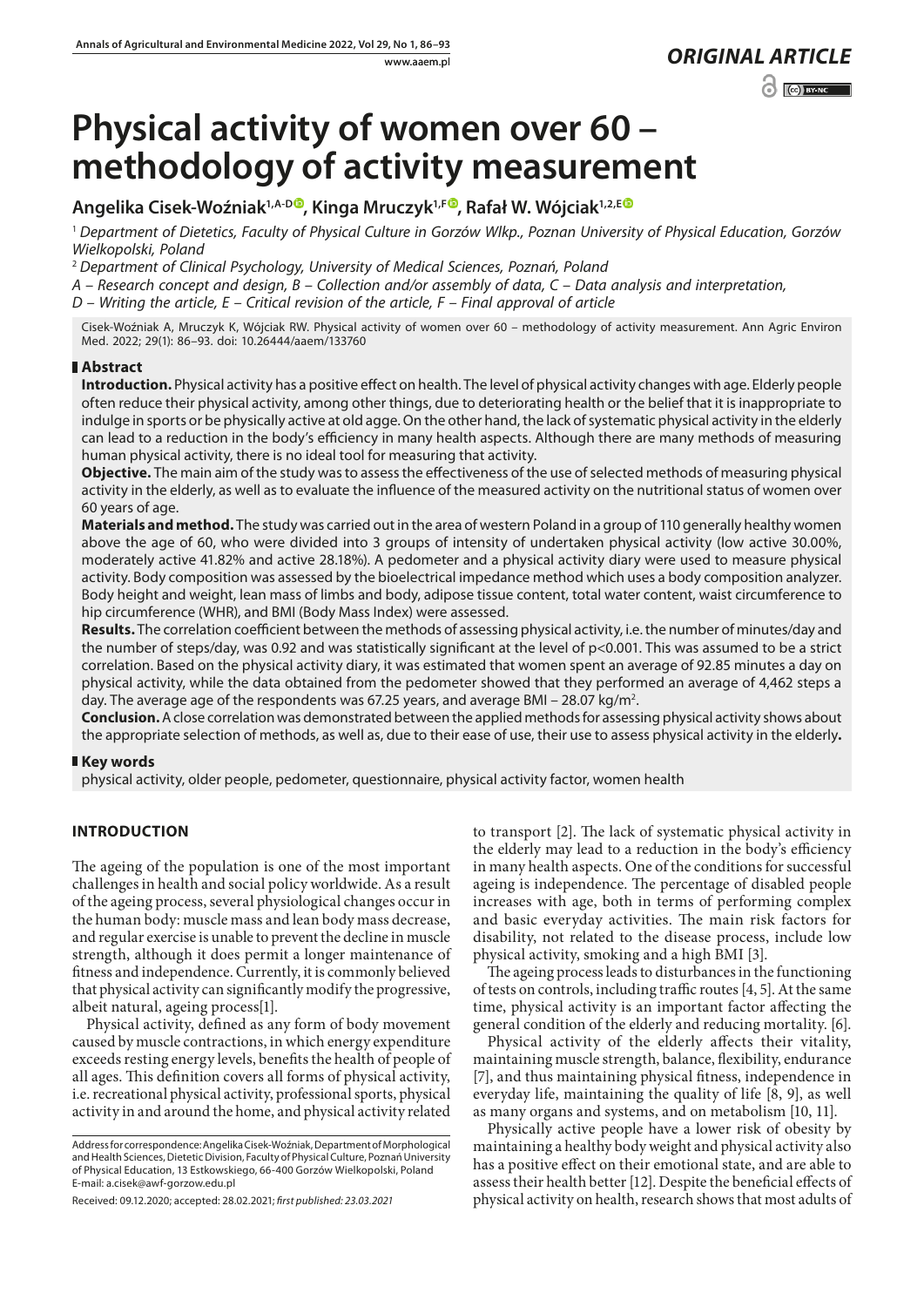all ages spend their leisure time passively [13]. Furthermore, the elderly reduce their physical activity, among others, as a result of deteriorating health or the misconception that it is not appropriate to indulge in sports with ageing [14]. Systematic physical activity results in numerous physical and mental benefits for the human body at any age. It allows the reduction of risk factors for many diseases, in particular those related to the cardiovascular system and metabolic diseases. Lack of physical activity is now a serious social problem, requiring wide-ranging intervention not only of health care, especially of people dealing with health promotion, but also of other sectors of public activity. The effects of physical activity depend on its type, volume, intensity and regularity. Individual measurement of physical activity allows not only the indirect assessment the state of human health and the risk of cardiovascular or metabolic diseases. It is a tool which enables the formulation detailed recommendations of physical activity for each individual, taking into account the data obtained in the initial study. However, there is no ideal tool for measuring human motor activity [15].

There are many methods for measuring human physical activity, each one of chich has its own advantages and disadvantages. These methods can be divided into objective and subjective. Two types of objective methods can be distinguished: the first are those that use a metabolic criterion for measurements, such as the level of oxygen uptake, the carbon dioxide released, or heat. All measurements using objective methods allow determination of the energy expenditure of the body. The type of objective method involves indirect methods, i.e. those in which special meters are used for measurement: accelerometers, heart rate meters and pedometers, chich allow kinematic analysis, such as motion detection and recording, [16].

The subjective methods of assessing human motor activity include a diagnostic survey, with the use of questionnaires carried out by the interviewer or by the respondents themselves (as a form of self-assessment). The subjective methods also include multimedia equipment (tape recorders, cameras) and writing journals. As mentioned above, no method is perfect. Of course, some methods are considered the "gold standard", such as the double-labelled water method in indirect calorimetry. Nevertheless, each has its own advantages (such as accuracy of measurement, ease of use, possibility of use in the entire population, possibility of measurement at home and over a longer period of time, the ability to measure a single motor activity and can be divided into small, medium and high physical activity), and disadvantages (such as no actual energy expenditure is measured, measurement based only on the subjective interpretation of the tested person, possible lack of regularity, shocks measured as steps, the high cost of measurement, or the presence of an expert for the analysis [17].

Several instruments are available to measure physical ativity in older adults, such as questionnaires, diaries, accelerometers and pedometers. Although several aspects (e.g., strengths, weaknesses and practical considerations) have to be considered when selecting an instrument [18], questionnaires appear to be popular for the measurement of physical activity in older adults [19]. In contrast to accelerometers, they are usually feasible in large epidemiological studies and wellaccepted by participants. For example, questionnaires are used in large national surveys to determine and compare levels of physical activity among different countries [20].

The use of the same measurement method in these surveys facilitates comparability among physical activity estimates [21]. The choice of the method depends on the age of the tested person, type of tests, hardware capabilities, cooperation with the person, at which we measure, and for this study.

Taking into account the above, and primarily concerning the research group, as well as financial opportunities and hardware, two methods of measurement were selected to assess the motor activity of women in this study. Objective method – measurement with a pedometer, and subjective method – assessment based on a physical activity diary. The obtained data obtained were to show the practical applications of the selected methods in everyday life for independent programming of physical activity, especially among the elderly.

A pedometer is a simple, electronic device used to count steps, it allows the monitoring of physical activity throughout the day (even during the simplest walks) by calculating the number of steps taken by a person during the day, or at other specified times. The operation of pedometers is based on the use of a pendulum that captures the movements of the human body, both accelerating and slowing down the speed of movement while moving. They allow the evaluation of various physical activities. These devices are not perfect, but they are cheap to use and easy to use by the elderly [22].

The physical activity diary is a simple, cheap method of assessing physical activity, it is not burdensome for the subject and does not change behaviour. It is a descriptive method conducted by the subject within the course of motor activity.

The study aimed to find an adequate tool for assessing physical activity, as well as ass assessing the impact of this activity on the nutritional status of women over 60 years of age.

#### **MATERIALS AND METHOD**

The study group consisted of 110 generally healthy women from western Poland. The following qualification criteria were adopted: gender – women, age – over 60, functional status – independence in carrying out everyday activities and in good general health. All participants, after being provided with written information about the study, gave written consent to participate. The average age in the studied target group was  $67.25 \pm 6.10$  years, height  $158.76 \pm 5.77$  cm, and body weight  $70.57 \pm 11.30$  kg.

The study procedure was reviewed and approved by the Bioethics Committee of the Medical University in Poznań (Decision No. 184/18 of 01/02/2018). All study participants gave their written informed consent. All procedures were carried out according to the ethical standards of the Helsinki Declaration of 1975.

Diagnostic tests were carried out in the study group: scientific (movement) tests using two independent measurement methods: pedometer and activation (movement) diary. The women were assessed using the Bioelectrical Impedance Analysis (BIA) method with the use of the Tanita Body Composition Analyzer (BC 420 MA). Body height and weight, lean body mass, adipose tissue content, total water content, waist circumference index (WHR) and Body Mass Index (BMI) were assessed. Participant characteristics are listed in Table 1.

Physical activity was measured by two independent simultaneously applied methods. The first is to measure the number of steps with the GARMIN Forerunner 35 HR sports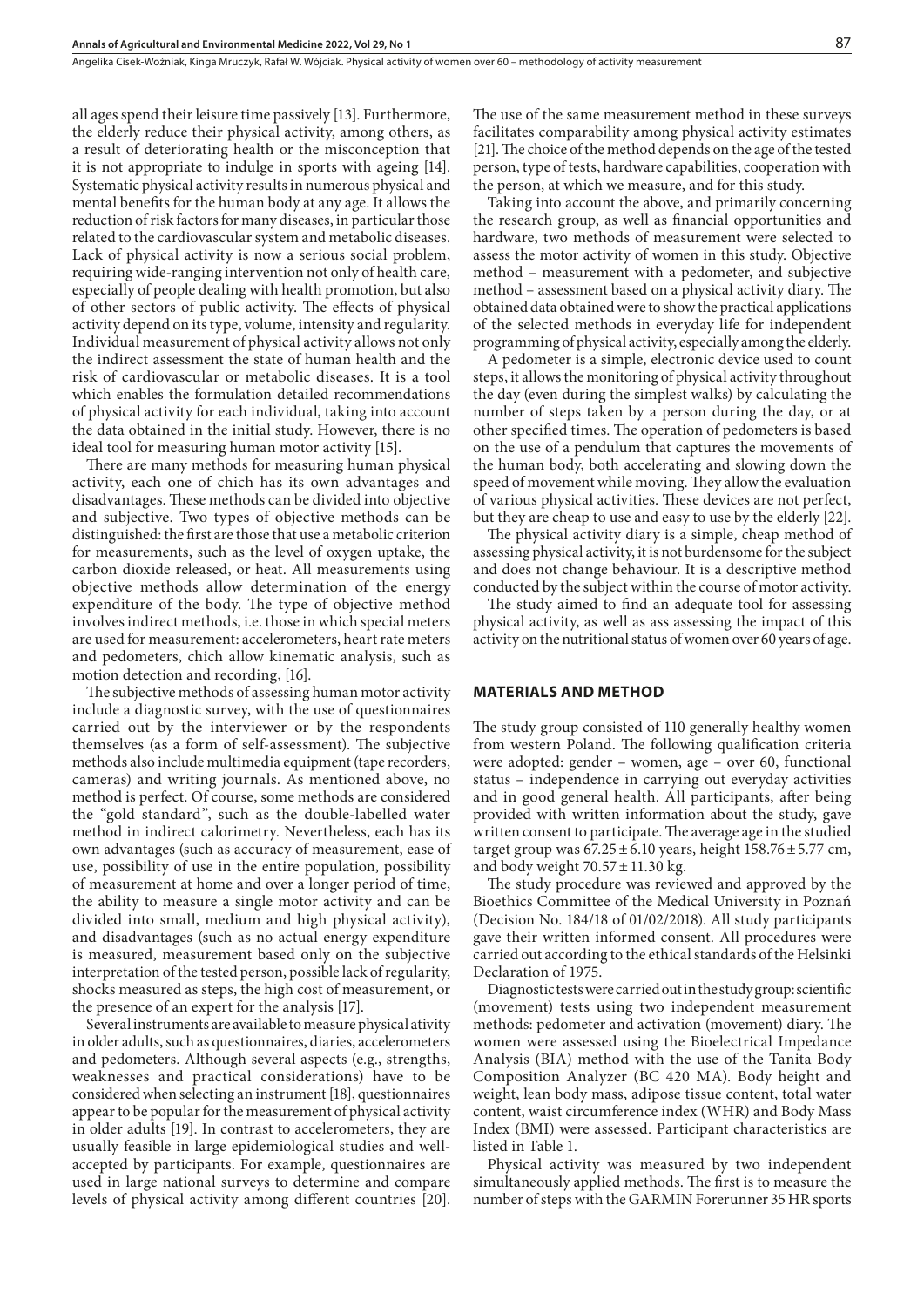Angelika Cisek-Woźniak, Kinga Mruczyk, Rafał W. Wójciak . Physical activity of women over 60 – methodology of activity measurement

| Variable    | Unit                      | Total<br>$(n=110)$                                   |  |  |
|-------------|---------------------------|------------------------------------------------------|--|--|
|             |                           | arithmetic average±SD<br>median<br>(min-max)<br>90th |  |  |
| Age         | years                     | $67.25 \pm 6.10$<br>67.00 (60.00-91.00)<br>74.00     |  |  |
| Body height | cm                        | 158.76±5.77<br>159.00 (144.00-176.00)<br>165.00      |  |  |
| Body mass   | kg                        | 70.57±11.30<br>68.70 (50.20-100.00)<br>86.27         |  |  |
| <b>BMI</b>  | kg/m <sup>2</sup>         | 28.07±4.76<br>27.35 (18.40-42.50)<br>35.00           |  |  |
| <b>WHR</b>  | [waist/hip circumference] | $0.88 \pm 0.088$<br>$0.87(0.68 - 1.160)$<br>0.99     |  |  |
| <b>FAT</b>  | kg                        | $26.29 \pm 8.48$<br>24.90 (9.40-51.10)<br>38.33      |  |  |
| <b>FFM</b>  | kg                        | 44.08±4.60<br>43.85 (28.20-54.90)<br>50.12           |  |  |
| <b>TBW</b>  | kg                        | $32.27 \pm 3.36$<br>32.10 (20.60-40.20)<br>36.71     |  |  |

**Table 1.** Characteristics of the study group

 Values are expressed as means ± standard deviations – SD; medians – Me; ranges - min–max; BMI - body mass index; FAT - fat mass; FFM - fat-free mass; TBW - total body water content.

watch, equipped with a step counter. Each person was required to wear the watch on the wrist of their left hand permanently for three days, excluding bedtime and before contact with water (bathing, swimming, exercising in water). The second method is the assessment of physical activity using an activity diary, in which the participants of the study recorded for the same three days the type of activity they performer, and how many minutes they spent on the activity. Organized sports activities, such as gymnastics, fitness, swimming, dancing, tenis and Nordic walking were taken into account, as well as other physical activities, such as gardening, cycling and intense walking. Physical activity was classified based on the number of steps taken during three days, measured with a pedometer-watch, and the number of minutes indicated in the physical activity diary, which participants also completed for three days. The following were adopted as measurable units: the number of steps per day (data obtained from the pedometer) and the number of minutes per day spent on physical activity (data from the diary).

Participants were also asked not to change the activity undertaken by recording and wearing the device during the registration days. The obtained resultsprovided the basis for calculating the physical activity index, which indicated the number of steps taken per minute (steps/minutes). The bioelectrical impedance (BIA) method was used to assess the body composition of the subjects. The tests were performed using the Tanita BC 420 MA body composition analyzer (Tanita Co., Japan). The measurement was performed after a light meal in the morning. Before taking the body composition measurement, body height was measured with each person stepping on to the scales barefoot, keeping still, with the upper limbs lowered and not touching the thighs.

The collected results were statistically analyzed using the STATISTICA 13 statistical package. For all variables (parameters of general characteristics, physical activity, body composition), arithmetic means, median, minimum and maximum value, standard deviations and the 90th percentile were calculated. A comparative analysis of the studied features within selected groups and the assessment of relationships between them were based on non-parametric procedures due to deviations of the measured characteristics from the normal distribution (Mann-Whitney test, Spearman correlation). The interaction between the selected features was assessed using ANOVA. In the case of the survey data, the Pearson chi-square test was used and the obtained results were presented in percentage terms. The p<0.05 level was considered statistically significant.

#### **RESULTS**

The average age of the respondents was 67.25 years, and the average  $BMI - 28.07 \text{ kg/m}^2$ . Measurements showed that the women took an average of 4,462 steps a day (Fig. 1), and spent an average of  $92.85 \pm 53.05$  minutes a day on physical activity (Fig. 2). The minimum number of steps was 746.00 and the



Figure 1. Physical activity (steps/day) in three groups of tested women



**Figure 2.** Physical activity (minutes/day) in three groups of tested women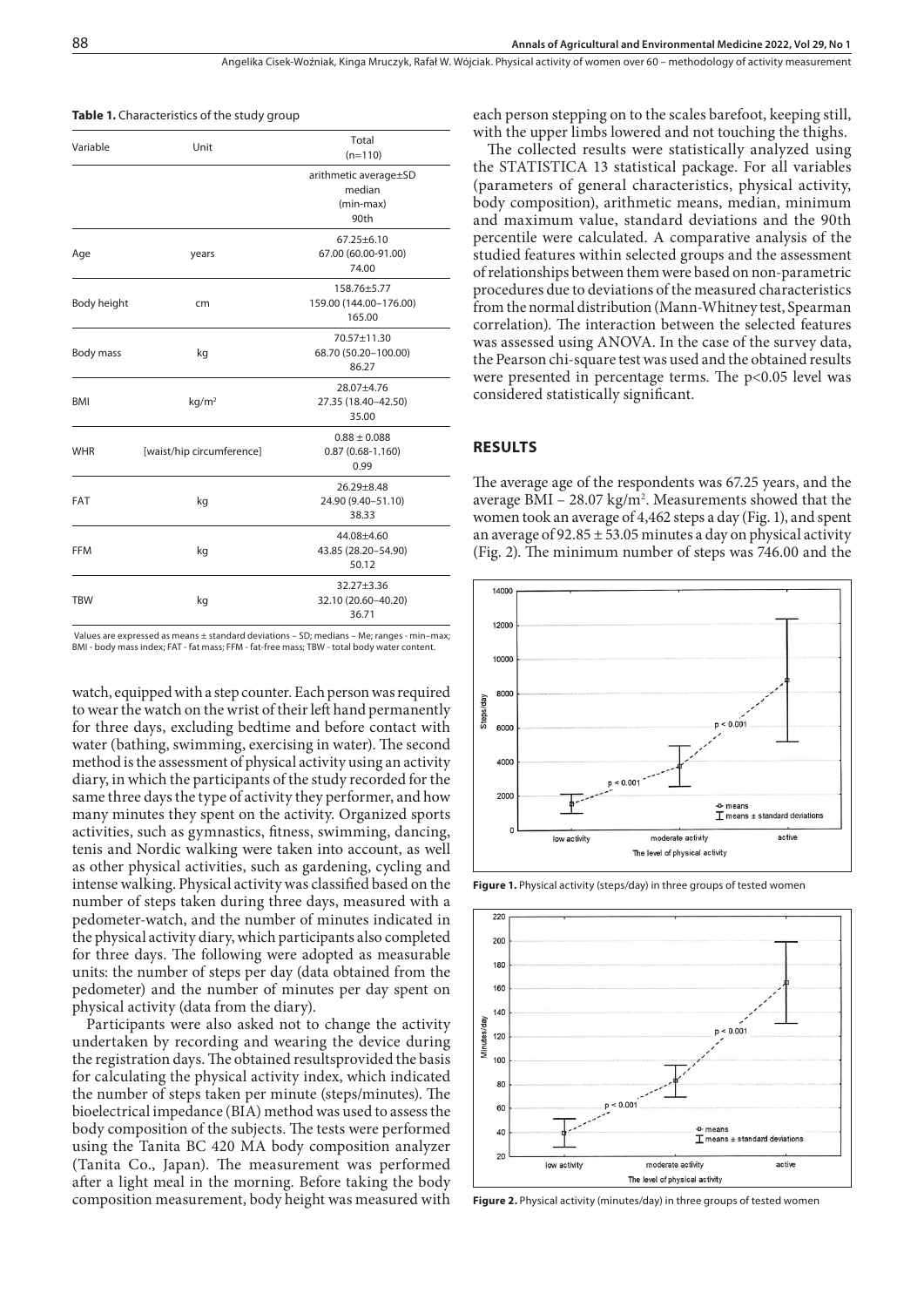maximum – 16,750.00. The minimum number of minutes of activity was 14.29 and the maximum number – 240.00.

The Pearson correlation coefficient (the data met the condition of a normal distribution Shapiro-Wilk test) between the measurement methods used (steps/day and minutes/ day) was 0.92, and was statistically significant at the level of p<0.001, which can be taken as a strict correlation (Fig. 3). The obtained results of measurements gave the basis for the division of women into three groups according to specific physical activity: low activity, moderate and active (30.00%, 41.82% and 28.18%, respectively) (Tab. 2). The division into three comparative groups was made using the k-means cluster analysis, the variables based on which the above-mentioned groups of active women were distinguished, and the activity undertaken is steps/day and min/day**.**

Group 1 consisted of 33 women (30.00% of the general study group) who, compared to the entire group, had the lowest activity results in steps/day (Min=746.00; Max=2,550.00) and in minutes/day (Min=14.29; Max=57.14). Group 2 was the most numerous group – 46 women (41.82% of the study group), which was characterized by medium and high activity in steps/day (Min=2,100.00; Max=7,083.33) and in minutes/day (Min=61.43; Max=112.14). Group 3 consisted of 31 women with final and average activity scores in steps/ day (Min=3,700.00; Max=16,750.00), and in minutes/day (Min=120.00; Max=240.00).



**Figure 3.** Relationship between the number of steps and duration of physical activity in one day in the surveyed women

The average value of the BMI index for the general study group was  $28.07 \pm 4.76$ , with the value Min=18.40 and  $Max = 42.50$ , while the average value of the WHR index was  $0.88\pm0.09$  (Min = 0.68, Max = 1.16). In the individual groups of women, the average value of the BMI index decreased with the increase in the level of physical activity, similar to the

|                      | <b>TOTAL</b><br>$(n=110)$<br>100%                       | Activity             |                       |                        |  |  |
|----------------------|---------------------------------------------------------|----------------------|-----------------------|------------------------|--|--|
|                      |                                                         | Low active           | Moderately active     | Active                 |  |  |
|                      |                                                         | $(n=33)$             | $(n=46)$              | $(n=31)$               |  |  |
|                      |                                                         | 30.00%               | 41.82%                | 28.18%                 |  |  |
|                      |                                                         |                      | arithmetic average±SD |                        |  |  |
|                      |                                                         |                      | median                |                        |  |  |
|                      |                                                         |                      | (min-max)             |                        |  |  |
|                      |                                                         |                      | 90th                  |                        |  |  |
|                      |                                                         | $67.61 \pm 6.55$     | $67.96 \pm 6.62$      | 65.81±4.52             |  |  |
|                      | $67.25 \pm 6.10$<br>67.00<br>$(60.00 - 91.00)$<br>74.00 | 67.00                | 67.50                 | 66.00                  |  |  |
| Age                  |                                                         | $(60.00 - 91.00)$    | $(60.00 - 91.00)$     | $(60.00 - 79.00)$      |  |  |
| [years]              |                                                         | 74.00                | 75.00                 | 71.00                  |  |  |
|                      |                                                         |                      | $p*$ N.S.             |                        |  |  |
|                      |                                                         | 29.48±4.84           | 27.89±5.30            | 26.81±3.38             |  |  |
|                      | 28.07±4.76                                              | 30.30                | 27.20                 | 30.80                  |  |  |
| <b>BMI</b>           | 27.35                                                   | $(19.50 - 38.30)$    | $(18.40 - 42.50)$     | $(19.9 - 36.00)$       |  |  |
| [kg/m <sup>2</sup> ] | $(18.40 - 42.50)$<br>35.00                              | 36.40                | 35.00                 | 30.80                  |  |  |
|                      |                                                         | $[1]$ vs. $[1]$      | $[1]$ vs. $[1]$       | $[  ]$ vs. $[   ]$     |  |  |
|                      |                                                         | p* 0.1062            | p* 0.0150             | p* 0.4800              |  |  |
|                      |                                                         | $0.89 + 0.11$        | $0.88 + 0.07$         | $0.86 \pm 0.09$        |  |  |
| <b>WHR</b>           | $0.88 + 0.09$                                           | 0.87                 | 0.88                  | 0.95                   |  |  |
|                      | 0.87<br>$(0.68 - 1.16)$<br>0.99                         | $(0.74 - 1.16)$      | $(0.76 - 1.04)$       | $(0.68 - 1.15)$        |  |  |
|                      |                                                         | 1.02                 | 0.98                  | 0.95                   |  |  |
|                      |                                                         |                      | $p*$ N.S.             |                        |  |  |
|                      |                                                         | 1551.17±555.78       | 3699.51±1194.14       | 8690.30±3585.88        |  |  |
| Steps/Day            | 4461.50±3480.48<br>3160.00<br>$(746.00 - 16750.00)$     | 1506.67              | 3270.00               | 8826.67                |  |  |
|                      |                                                         | $(746.00 - 2550.00)$ | $(2100.00 - 7083.33)$ | $(3700.00 - 16750.00)$ |  |  |
|                      |                                                         | 2326.67              | 4920.00               | 13783.33               |  |  |
|                      | 9819.00                                                 |                      | $p*0.0000$            |                        |  |  |
|                      |                                                         | 39.42±11.82          | 82.71±13.38           | 164.77±34.15           |  |  |
|                      | 92.85±53.05                                             | 42.86                | 81.43                 | 151.43                 |  |  |
| Minutes/Day          | 81.07                                                   | $(14.29 - 57.14)$    | $(61.43 - 112.14)$    | $(120.00 - 240.00)$    |  |  |
|                      | $(14.29 - 240.00)$                                      | 57.14                | 102.86                | 214.29                 |  |  |
|                      | 171.57                                                  |                      | $p*0.0000$            |                        |  |  |

p\*(significance level of p differences) Mann-Whitney test. Measurement results in the studied groups differed from the normal distribution (verified using the Shapiro-Wilk test); therefore, the Mann-Whitney test was used to compare them. **Statistical significance is shown in bold.**

**Table 2. C**haracteristic of physical activity of participants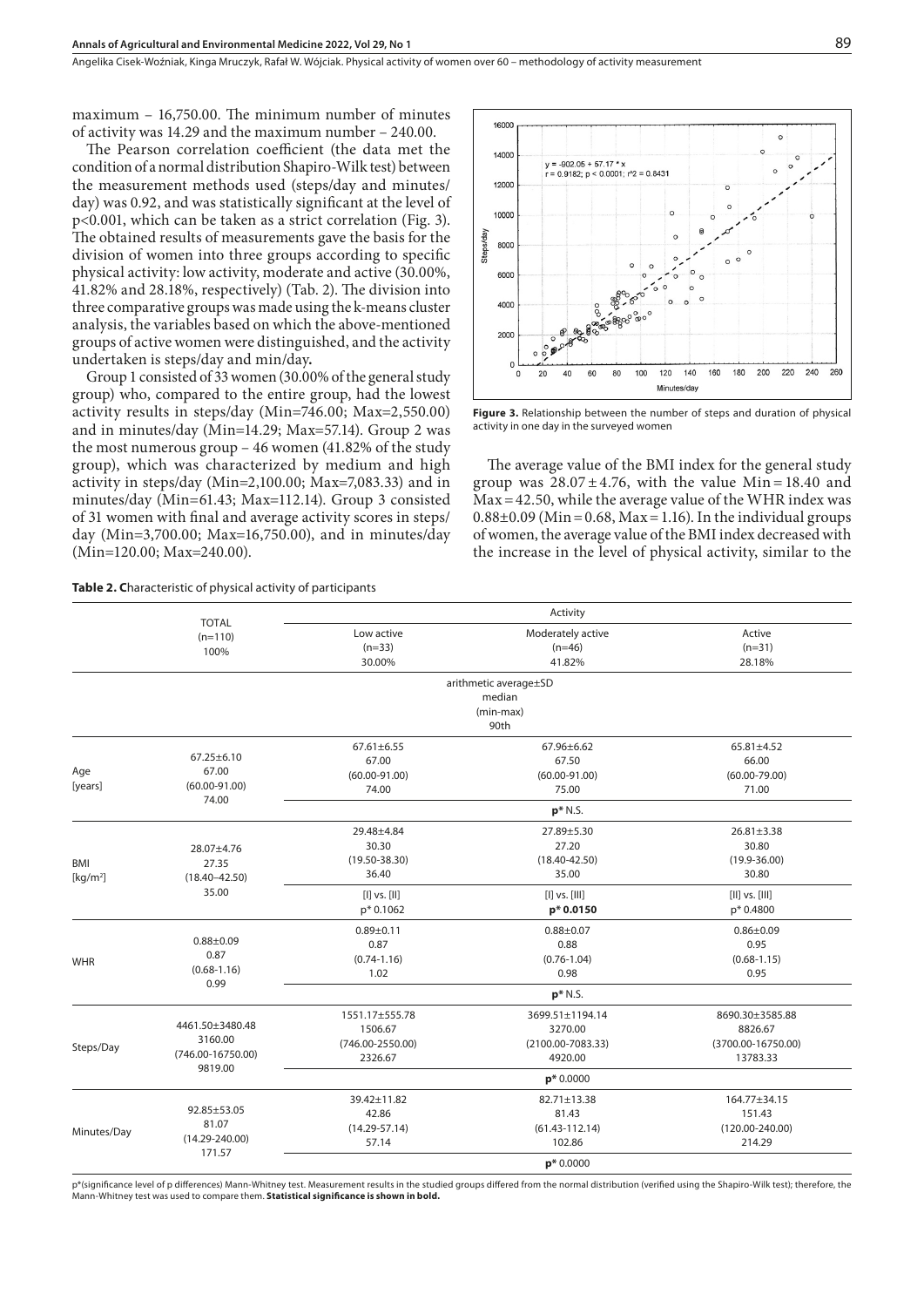value of the WHR index. The lowest values of these indicators were observed in group 3 who obtained the mean BMI  $26.81 \pm 3.38$  (Min = 19.90, Max = 36.00) and WHR  $0.86 \pm 0.09$  $(Min=0.68, Max=1.15)$  (Tab. 2). In the descriptive statistics programme, such a division is absolutely correct, and the active position differed significantly from the rest of the respondents. Concerning the above data, the Mann-Whitney U test verified that the obtained groups differ significantly from each other. Figure 4 shows the relationship between the individual levels of physical activity and BMI values.



**Figure 4.** Physical activity and BMI

Table 3 presents the division of the respondents according to age categories ( $\leq 65$ ; 66–70;  $>70$ ) and physical activity (low active, moderately active, active), which allows analysis of the examined features, assuming comparable features in the groups (chi =  $2.8947$ ; p $> 0.05$ ). The most numerous group of active women were those <65 years of age (46 – 41.82%). In the age range of 66–70, there were 39 women (35.45%), while in the >70 years of age group there were 25 women (22.73%).

**Table 3 .** Number of people in the compared groups by age and physical activity

| <b>Activity level</b> | Age range             |             |        |         |
|-----------------------|-----------------------|-------------|--------|---------|
|                       | < 65                  | $(66 - 70)$ | >70    | Total   |
|                       | 12                    | 6.12        | 9      | 33      |
| Low active            | 36.36%                | 33.6%       | 27.27% | 100.00% |
|                       | 10.91%                | 10.91%      | 8.18%  | 30.00%  |
|                       | 20                    | 14          | 12     | 46      |
| Moderately active     | 43.48%                | 30.43%      | 26.09% | 100.00% |
|                       | 18.18%                | 12.73%      | 10.91% | 41.82%  |
|                       | 14                    | 13          | 4      | 31      |
| Active                | 45.16%                | 41.94%      | 12.90% | 100.00% |
|                       | 12.73%                | 11.82%      | 3.64%  | 28.18%  |
|                       | 46                    | 39          | 25     | 110     |
|                       | 41.82%                | 35.45%      | 22.73% | 100.00% |
|                       | <b>Total activity</b> |             |        |         |

In the group of women with low physical activity, the lowest number of women were over 70 years of age (9–27.27%), while in the age groups  $<65, 66-70, > 70$  years, the number was the same (12–36.36%). In the moderately active group, the number in the age groups decreased with age, i.e. the highest number were women aged <65 (20–43.48%), 66–70 years of age (14–30.43%) > 70 years of age (12–26.09%). Similarly, in the group with the highest activity, the number in individual age groups decreased with age, i.e. 14 (45.16%), 13 (41.94%) and 4 (12.90%), respectively. Younger women showed a greater level of physical activity, which decreased with increasing age of the surveyed women.

Table 4 presents physical activity (steps/day and minutes/ day) and the BMI value in individual age groups, assuming the age groups of participants established above (<65, 66–70, >70 years). In age groups I and II (<65 and 66–70 years),the levels of physical activity did not differ significantly, but these groups were the most active. In the oldest age group, the average levels of physical activity were the lowest, although it was in this group that the maximum value of minutes/day was found. The value of the BMI index increased with the age of the study participants. Nevertheless, the BMI value for the entire study group was  $28.07 \pm 4.76$  [m<sup>2</sup>/kg] wchich, according to the standards, indicates that the whole group was overweight.

In terms of the value of the physical activity, as well as the value of BMI, significant statistical differences (<0.05) were observed between age groups I and II, as well as II and III. Physical activity in the three age groups of the surveyed women is illustrated in Figure 5 (minutes/day) and Figure 6 (steps/day). Table 5 presents the value of physical activity



**Figure 5.** Physical activity (steps/day) in three age groups of the surveyed women



**Figure 6.** Physical activity (minutes/day) in three age groups of the surveyed women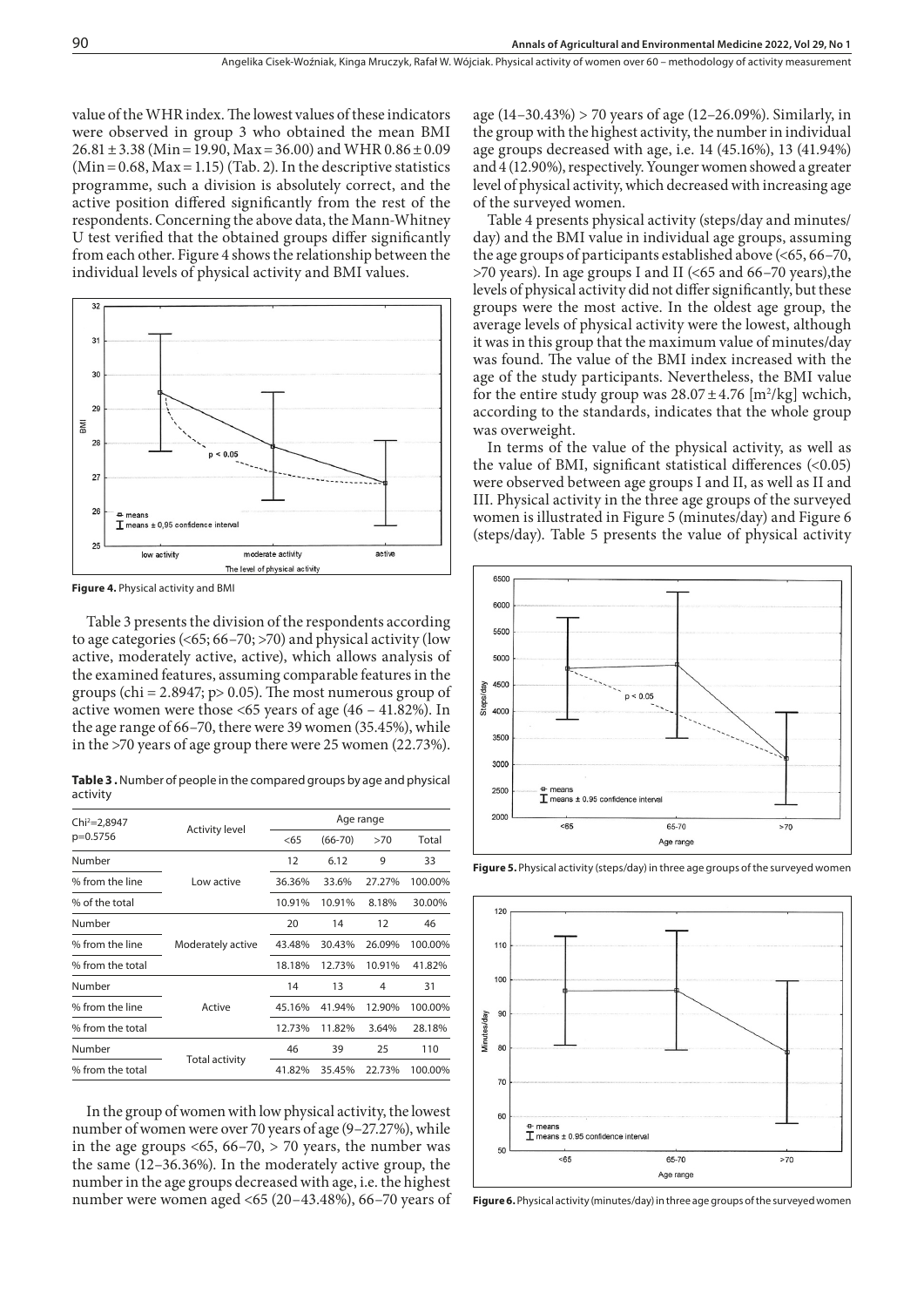Angelika Cisek-Woźniak, Kinga Mruczyk, Rafał W. Wójciak . Physical activity of women over 60 – methodology of activity measurement

#### **Table 4.** Activity factor and Body Mass Index (BMI) index in individual age groups of the surveyed women

|                                    |                                                     | Age [years] |                                                     |                                                  |                                                       |  |
|------------------------------------|-----------------------------------------------------|-------------|-----------------------------------------------------|--------------------------------------------------|-------------------------------------------------------|--|
|                                    | <b>TOTAL</b><br>$(n=110)$<br>100%                   |             | <65                                                 | 66-70                                            | $>70$                                                 |  |
|                                    |                                                     |             | $(n=46)$<br>41.82%                                  | $(n=39)$<br>35.45%                               | $(n=25)$<br>22.73%                                    |  |
|                                    |                                                     |             | ı                                                   | $\mathbf{H}$                                     | Ш                                                     |  |
|                                    |                                                     |             | Arithmetic average±SD<br>median<br>(min-max)        |                                                  |                                                       |  |
| Age<br>[years]                     | $67.25 \pm 6.10$<br>67.00<br>$(60.00 - 91.00)$      |             | $62.07 \pm 1.65$<br>62.00<br>$(60.00 - 65.00)$      | 68.08±1.53<br>68.00<br>$(66.00 - 70.00)$         | 75.48±6.07<br>72.00<br>$(71.00 - 91.00)$              |  |
|                                    |                                                     | $p*$        |                                                     | < 0.001                                          |                                                       |  |
| <b>BMI</b><br>[m <sup>2</sup> /kg] | 28.00±4.76<br>27.00<br>$(18.00 - 43.00)$            |             | 27.14±4.65<br>26.55<br>$(18.40 - 38.30)$            | 28.18±4.91<br>27.30<br>$(19.50 - 42.50)$         | 29.59±4.48<br>29.60<br>$(19.90 - 38.50)$              |  |
|                                    |                                                     | $p*$        | I vs. II<br>N.S.                                    | I vs. III<br>< 0.05                              | II vs. III<br>N.S.                                    |  |
| Physical activity<br>Steps/Day     | 4461.50±3480.48<br>3160.00<br>$(746.00 - 16750.00)$ |             | 4818.00±3228.72<br>4047.00<br>$(769.00 - 13783.00)$ | 4892±4252.10<br>3100.00<br>$(746.00 - 16750.00)$ | $3134 \pm 2112.73$<br>2800.00<br>$(980.00 - 9840.00)$ |  |
|                                    |                                                     | $p*$        | I vs. II<br>N.S.                                    | I vs. III<br>< 0.05                              | II vs. III<br>< 0.05                                  |  |
| Physical activity<br>Minutes/day   | 92.85±53.05<br>81.07<br>$(14.29 - 240.00)$          |             | 97.00±53.58<br>83.00<br>$(21.00 - 229.00)$          | 97.00±53.85<br>83.00<br>$(14.00 - 223.00)$       | 79.00±50.48<br>69.00<br>$(23.00 - 240.00)$            |  |
|                                    |                                                     | $p*$        | I vs. II<br>N.S.                                    | I vs. III<br>< 0.05                              | II vs. III<br>< 0.05                                  |  |

p\*(significance level of p differences)

**Table 5.** Activity factor and overall body composition

|                          | Physical activity (PA)<br>(steps/day; minutes/day) |                       |                   |                   |  |  |  |
|--------------------------|----------------------------------------------------|-----------------------|-------------------|-------------------|--|--|--|
|                          | <b>TOTAL</b>                                       | Low active            | Moderately active | Active            |  |  |  |
| Body composition         |                                                    |                       |                   |                   |  |  |  |
|                          | $(n=110)$                                          | $(n=33)$              | $(n=46)$          | $(n=31)$          |  |  |  |
|                          | 100%                                               | 30.00%                | 41.82%            | 28.18%            |  |  |  |
|                          |                                                    |                       | Ш                 | Ш                 |  |  |  |
|                          |                                                    | arithmetic average±SD |                   |                   |  |  |  |
|                          |                                                    |                       | median            |                   |  |  |  |
|                          |                                                    |                       | (min-max)         |                   |  |  |  |
|                          | $26.29 \pm 8.48$                                   | 28.31±8.97            | $26.24 + 9.212$   | $24.22 \pm 6.29$  |  |  |  |
| Fat tissue               | 24.90                                              | 29.90                 | 24.15             | 23.00             |  |  |  |
| [kg]                     | $(9.40 - 51.10)$                                   | $(9.40 - 44.60)$      | $(11.70 - 51.10)$ | $(12.20 - 38.30)$ |  |  |  |
|                          | $p^*$                                              | vs. II                | I vs. III         | II vs. II         |  |  |  |
|                          |                                                    | N.S.                  | < 0.05            | N.S.              |  |  |  |
| Amount of lean tissue    | 44.08±4.60                                         | 44.62±5.417           | 43.67±4.73        | $44.11 \pm 3.41$  |  |  |  |
|                          | 43.85                                              | 44.70                 | 42.70             | 43.90             |  |  |  |
| [kg]                     | $(28.20 - 54.90)$                                  | $(28.20 - 53.00)$     | $(35.90 - 54.90)$ | $(38.20 - 51.90)$ |  |  |  |
|                          |                                                    |                       | p* N.S.           |                   |  |  |  |
|                          | $32.27 \pm 3.36$                                   | 32.65±3.96            | 31.98±4.73        | 32.30±2.49        |  |  |  |
| Total body water<br>[kg] | 32.10                                              | 32.70                 | 31.25             | 32.10             |  |  |  |
|                          | $(20.60 - 40.20)$                                  | $(20.60 - 38.80)$     | $(26.30 - 40.20)$ | $(28.00 - 38.00)$ |  |  |  |
|                          |                                                    |                       | p* N.S.           |                   |  |  |  |

p\* significance level of differences

(steps/day and minutes/day) in the particular activity of group III (low active, moderately active and active) concerning the general body composition of the studied women (adipose tissue, lean tissue and water content). The content of adipose tissue was the lowest in the group of the most active women  $(24.22 \pm 6.29 \text{ kg})$ , While it was the highest in the group of

women with the lowest physical activity  $(28.31 \pm 8.97 \text{ kg})$ . Significant statistical differences (<0.05) were observed between activity groups I and III. No significant statistical differences were observed concerning the other values of body composition.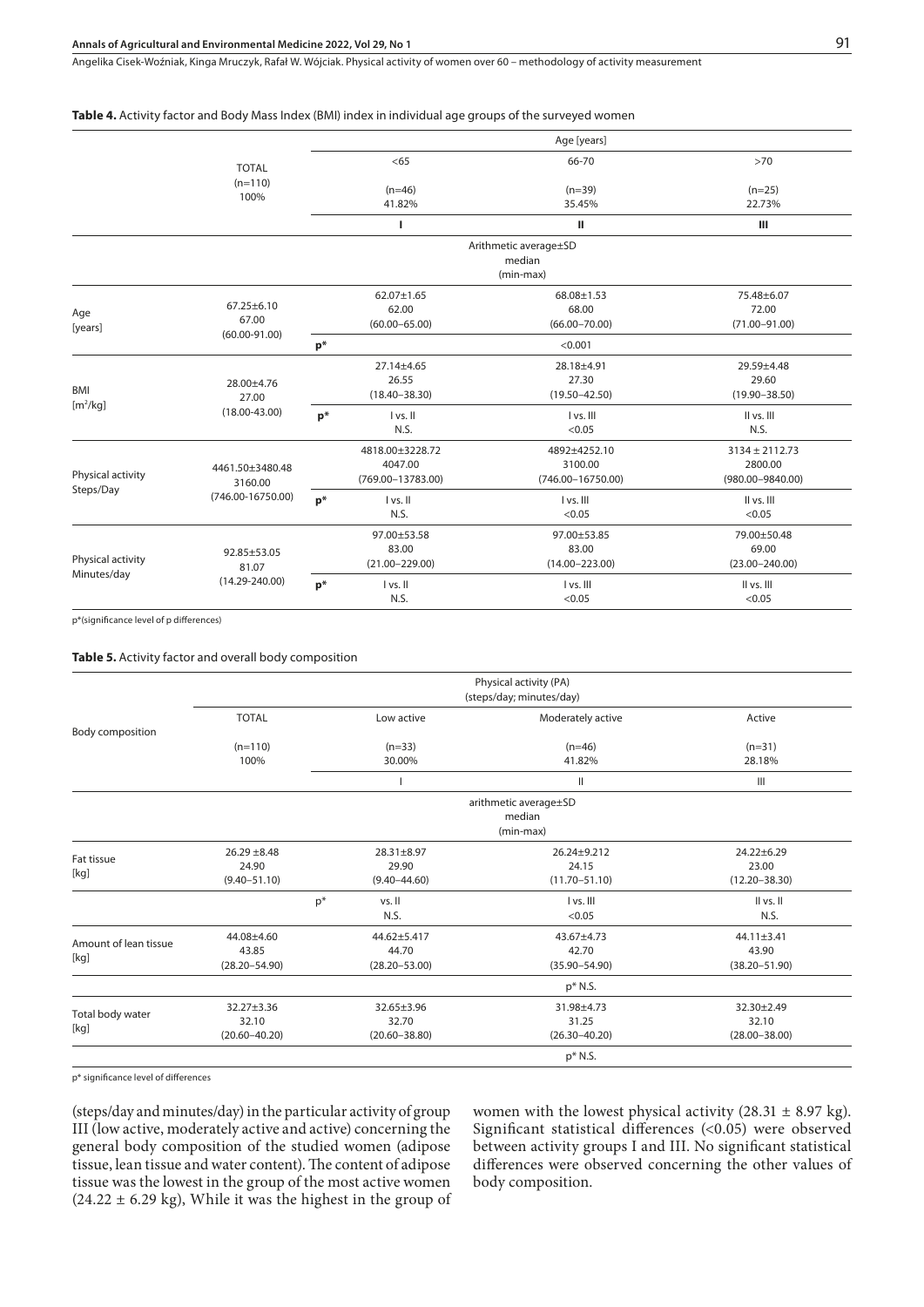### **DISCUSSION**

In the presened study, two methods were used to assess the physical activity of womenaged over 60: measurement with a sports watch with a pedometer function, and based on data collected from participants in the form of a completed diary of physical activity. The literature on the subject describes many studies in which a pedometer was used as the tool for measuring physical activity. In a study by Mizuno et al., a pedometer was used to measure physical activity and energy expenditure during walking and jogging. Comparing the energy expenditure values obtained from the pedometer with the energy expenditure calculated based on the  $\rm VO^2max$ relationship, it was found that the pedometer is a reliable tool for measuring energy expenditure on physical activity [9]. Similarly, in a study by Nielson et al., conducted on a group of 100 people (men and women), it was found that the pedometer is a good tool for measuring physical activity and energy expenditure, especially moderate-intensity physical activity [23]. In the current study, energy expenditure was not measured with a pedometer, but by the number of steps measured, which provided the basis for estimating the level of the women's physical activity. However, it should be remembered that the correct measurement of physical activity with a pedometer requires wearing the device for some length time. Kubot's research has shown that for proper measurement, a pedometer should be worn for a minimum of three days to obtain a real measurement of physical activity [12]. In the current study, the women also wore pedometers for three days.

Similarly, a diary can be a tool to assess the physical activity of the elderly. This method was used by Cisek-Woźniak et al. to assess the physical activity of 100 women aged 60 – 75 years, who were asked to complete a selfcreated questionnaire regarding their physical activity. The participants were asked about the number of minutes they spend on organized physical activity, such as fitness, walking, dancing, swimming, and other form sof physical activity. The obtained answers provided the authors of the study the basis for dividing the respondents into three groups of physical activity: high, medium and lack (respectively 30.00, 49.00, 21.00%). The division was based on the weekly time spent in physical activity by older women: high physical activity – over 60 minutes a week, average – below 50 minutes a week, the most active women – 120 minutes a week on exercise [11].

The authors of the study 'Adherence to physical activity guidelines and functional fitness of elderly women, using objective measurement' by A. Nawrock et al., in by Brovold T. et al., Gouveia ER et al. or Bergier J. who surveyed the respondents of their research with subjective methods, i.e. with the use of questionnaires. The research showed that elderly people who started exercising recommended parameters, significantly influenced their health and functional efficiency [24].

Physical activity is assessed most often based on interviews obtained from the subjects [21, 25]; however, in the case of older people, objective measurement Rusing various types of devices seems to be better for assessing energy expenditure related to physical activity [15]. At the same time, there are relatively few studies of elderly people assessing actual physical activity and related energy expenditure. Of course, some studies use the double-labelled water method or indirect calorimetry, but the measurements with these methods are burdensome for the participants [26, 27, 28].

This presented study also proves the influence of physical activity on the nutritional status and body composition of people undertaking physical activity. The women differed between the groups in the value of the BMI index, the average value of which for the entire study group indicates overweight [29]; however, on analyzing its values in the individual activity groups, it decreases with increasing physical activity. Moreover, significant statistical differences between the groups with the lowest and the highest physical activity may indicate the influence of this activity on the BMI index, and thus on overweight and obesity. Literature data indicate the positive effect of physical (exercise) activity on the correct bodyweight and the value of BMI [30, 31], which is also confirmed in this study.

The above can be supplemented by the WHR values obtained in individual groups of physical activity, which indicate the presence of abdominal obesity; however, these values fluctuate at the lower limit adopted for women (0.85). In the group of women with the highest activity, this value was closest to the limit of 0.85, with the lowest WHR values indicating no obesity (0.68) in this group.

Analyzing the content of adipose tissue that women had in individual activity groups, it can be clearly stated that physical activity had a decisive influence on its amount in the body of the examined women. The content of body fat decreased with increasing levels of physical activity. Visible differences in the values of this body component can be observed in the group of women with the lowest physical activity compared to the women with the highest activity. Such findings are confirmed in the extensive world literature [32, 33, 34].

Research on the assessment of the development, usefulness and effectiveness in facilitating pro-health activities is neither wide nor very advanced [35]; however, health devices and applications seem to be an interesting element for promoting pro-health behaviour. By providing their users with convenient, quick and clear access to data on the current basic health parameters, as well as monitoring changes in these values over time, they increase health self-awareness, giving the opportunity to set and monitor progress in achieving goals and improve self-control, at the same time strongly motivating toimplementation of pro-health actions [36].

#### **CONCLUSIONS**

The presented study attempted to answer the question: can a pedometer and a diary of recorded physical activity be tools for measuring and assessing the physical activity of the elderly, and how this activity affects nutritional status and body composition. The following final observations (conclusions) arose:

- The methods used (pedometer and diary) are adequate tools for assessing the level of physical activity of the elderly, which is indicated by the calculated correlation coefficient at the level of close correlation. These methods can be a determinant for the assessment of physical activity and can be used to measure and programme the daily selfphysical activity of the elderly.
- The observed statistical differences between the values of the level of physical activity and the values of the BMI index or the content of adipose tissue in the groups with the highest and the lowest physical activity, may indicate